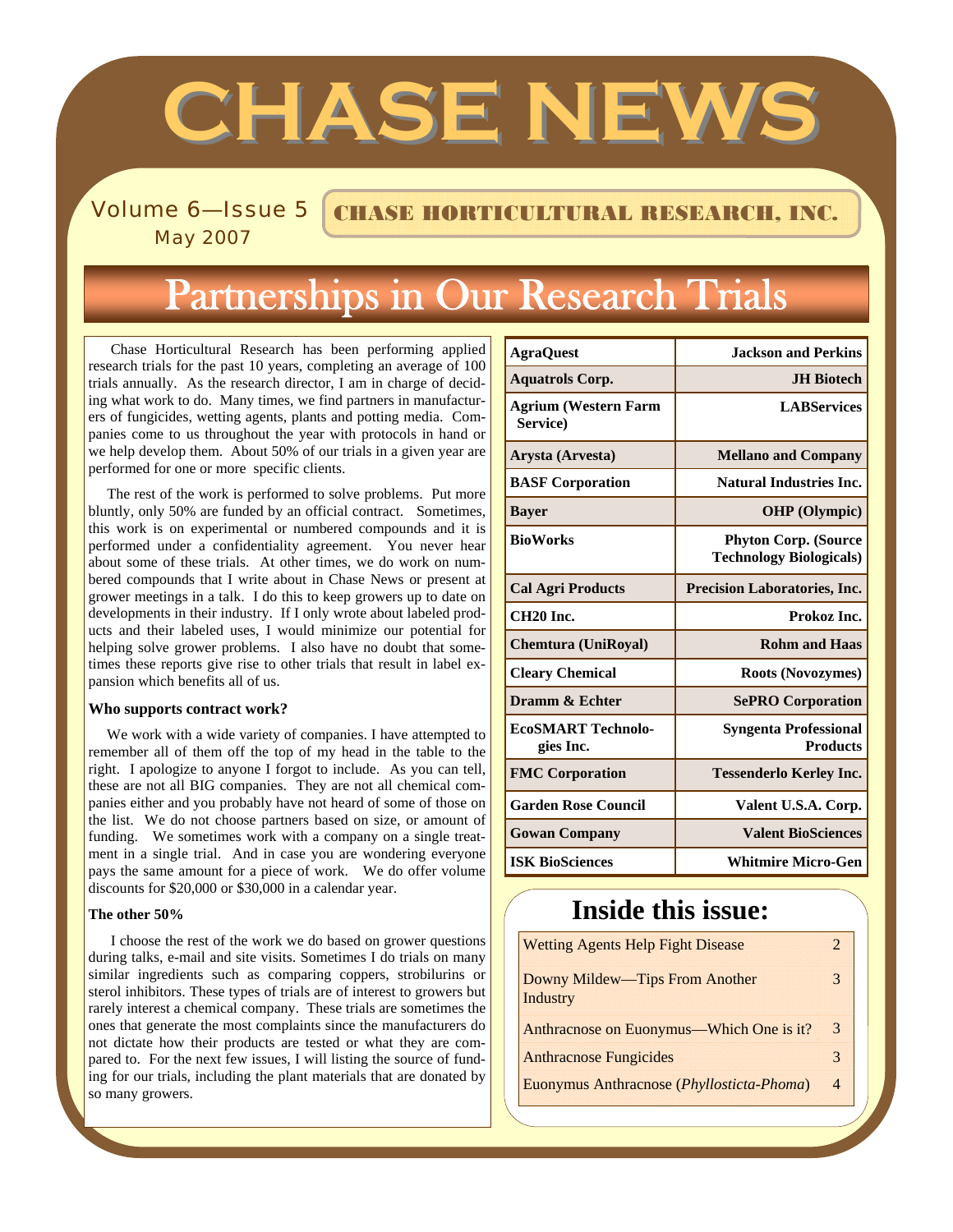### **Page 2** CHASE NEWS

# **Wetting Agents Help Fight Disease**

 We have recently performed a couple of trials to help determine the benefits of using a wetting agent either alone or with a fungicide for control of rust and powdery mildew. We also included Sporan which is a combination of essential oils from EcoSmart and Moisturin (an anti-transpirant) from GSI Horticultural. The first trial was performed using hypericum rust (*Uromyces triquetrus*) as the test system and the second trial employed gerber daisy powdery mildew.

 Healthy hypericum were treated with Actinovate (6 oz/100 gal), Sporan (64 oz), Heritage alone (4 oz) and Heritage at 2 or 4 oz combined with 16 oz/100 gal of the wetting agent, Sync. Plants were sprayed on 15 and 22 February and 1 and 8 March. They were inoculated on 20 February and rust was recorded on 13 March. Disease severity was rated on



**Prevention of Hypericum Rust**  Rates are given in the text. Disease was rated from 1(none) to 5 (severe rust, leaf drop).

the following scale: 1(no rust pustules), 2 (slight), 3 (moderate), 4 (severe) and 5 (leaf drop due to rust infection).

 The only significant control of rust in this trial was seen when both Heritage and Sync were applied. Heritage alone was not effective (we have seen this before with this rust). The 4 oz rate of Heritage combined with the 16 oz rate of Sync provided nearly perfect control while the 4 oz rate of Heritage alone gave no control of hypericum rust.



**Prevention of Gerber Daisy Powdery Mildew** Rates are given in oz/100 gal. The number of leaves per plant with active powdery mildew is given on four dates.

 The powdery mildew trial on gerber daisy was started before infection occurred with plants sprayed on 4-3, 4-17 and 4-23. We recorded the number of leaves with powdery mildew on 4-16, 4-18, 4-23 and 4-27.

 As the graph (above) shows, the water control rapidly became 100% infected with all leaves showing active sporulation by the end of the trial. Sporan did give some suppression that improved with each application. The 1 oz rate of Capsil alone did not provide any control, while the 4 oz rate did slow powdery mildew development down

somewhat. Moisturin (applied at 10% v/v) also slowed disease development. The spray interval was initially 14 days and was apparently too long for the severity of disease present for all products except Eagle. This fungicide (Systhane) provided complete prevention when used at 3 oz/100 gal. There were no signs of any growth regulator response to Systhane and all other products were as safe as the water control.

**Thanks to our Supporting Partners**



 These two trials do show that some diseases can be controlled with nontraditional products such as wetting agents, oils and anti-transpirants. In the case of rust, we have found that adding a wetting agent can be the difference between excellent control and no control even with one of the most effective rust fungicides—Heritage. In this case, we also saw that including one helps in prevention as well as eradication. Indeed unless you are a magician, sometimes prevention turns into eradication overnight. Changing weather conditions drive most diseases and they are certainly not in our control and often not predictable. Be sure to check all labels for legal uses on your crops, in your growing conditions, in your state.

Coast Nurseries, EcoSmart, GSI Horticultural, Mellano & Company, Natural Industries, Precision Industries, Raker and Sons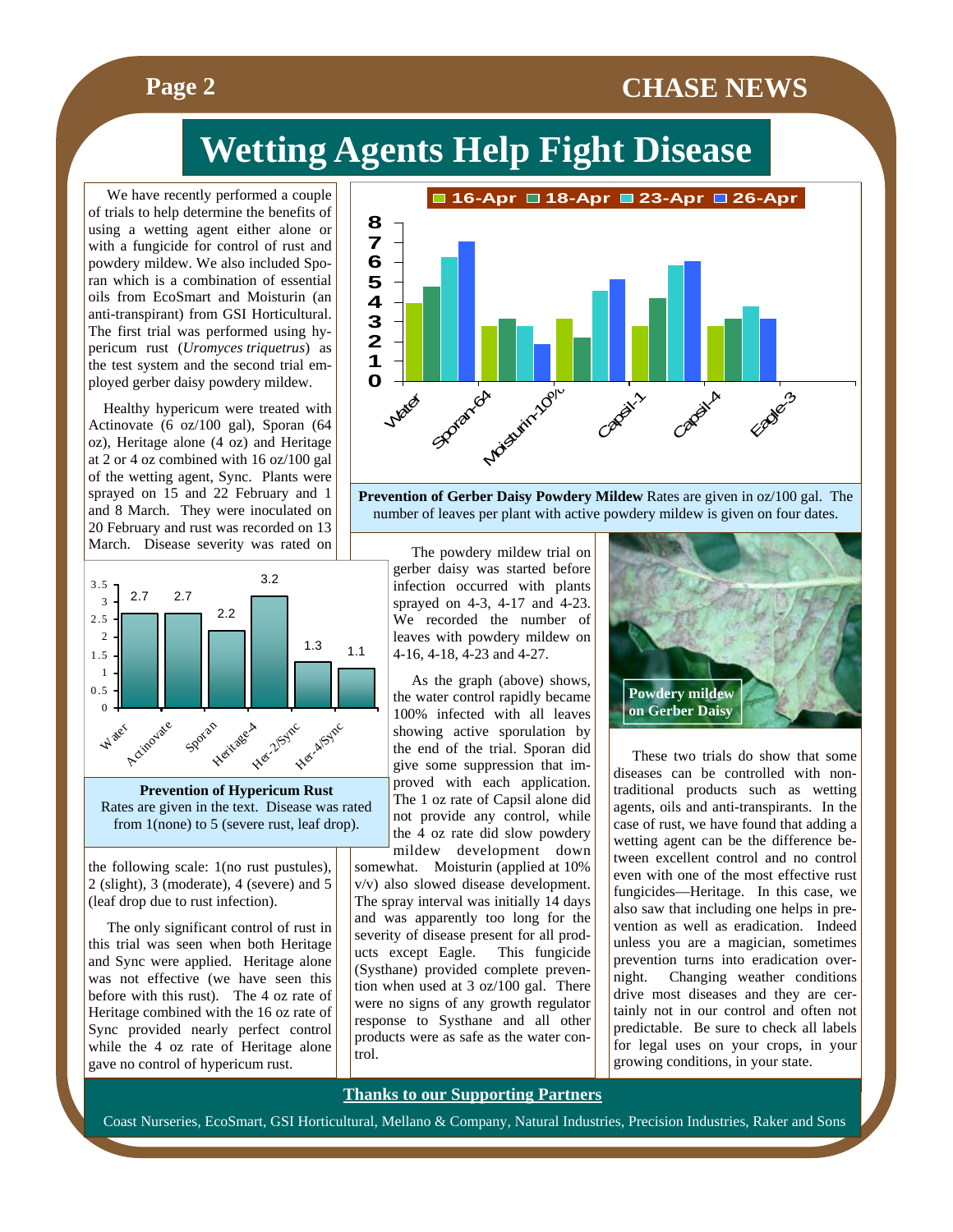#### **VOLUME 6—ISSUE 5 Page 3**

## **Downy Mildew—Tips From Another Industry**

Active ingredient No. successful

Copper hydroxide | 7/8 Basic copper sulfate 1/1 Azoxystrobin 4/6 Pyraclostrobin 3/5

Mefenoxam and copper hydroxide

Phosphorus acid

salts

**trials/ total trials** 

8/8

6/6

I often read articles on crops other than ornamentals since a lot of the fungicides used in vegetables are eventually registered for ornamental use. In February, a review article on downy mildew on lima beans was published (Plant Disease 91(2):128-135). Downy mildew on lima beans is caused by *Phytophthora phaseoli*. The authors related the history of the disease in the Mid-Atlantic region as well as a description of a forecasting system to time fungicide sprays. They also presented an overview of the efficacy of a number of important active ingredients that were tested in the field. I present here a brief summary of this table to the right.

 The most consistent product in their trials was mefenoxam mixed with copper hydroxide (Ridomil Gold Copper). We do not have an equivalent in ornamentals. Phosphorus acid salts were just as successful. A few examples of these in ornamentals include Aliette, Alude, Vital, Dimethomorph  $1/2$ 

Nutriphyte, Magellan and Fosphite (Kphite). Copper products were also very effective. The strobilurins, azoxystrobin (Heritage in ornamentals) and pyraclostrobin (Insignia in ornamentals) and dimethomorph (Stature DM in ornamentals) were somewhat less frequently tested, but were very effective. The cost of application clearly affected use as mefenoxam, copper and phos acid salts can be less expensive than the newer strobilurins or dimethomorph. These results are substantially similar when compared to the same ai (where possible) to those we have seen on ornamentals. Remember that mefenoxam is not currently labeled for use as a foliar spray for downy mildew although it is labeled for Ramorum Blight. Remember to always follow the label—it is the LAW!!!

# **Anthracnose on Euonymus—**

 One of the most important diseases in woody ornamentals especially is called anthracnose. One would assume that anthracnose on Euonymus on the East Coast, in the plains states and the West Coast would all be caused by the same pathogen. But one would then be wrong. Nearly all of the research that has been reported on euonymus anthracnose has been performed with *Colletotrichum gloeosporioides*. This is the same fungus that I worked on at the University of Florida. This is not the fungus that has been causing the disease in California. In this case the fungus is *Phoma* (=*Phyllosticta*). While we find *Colletotrichum* on other woody ornamentals I have not seen it on Euonymus.

 In recent years, a group of researchers at Oklahoma State University have been working on anthracnose on *Euonymus fortunei* 'Emerald Gaiety', 'Canadale Gold' and 'Emerald 'n Gold'. Products included in the trial were Phyton 27 (5-8 oz/100 gal), Protect (24 oz/100 gal) and ZeroTol (14 oz/100 gal). Their work showed highest levels of disease in 'Emerald 'n Gold' and lowest levels in 'Canadale Gold'. The fungicides were applied weekly but were not effective. Our experience with Phyton 27 has been very good on many diseases but the rates chosen would have been at least 15 oz/100 gal. The rate of Protect applied was consistent with labeled use rates. Research has shown that the use rate of ZeroTol should be 0.5 to 1% compared to the 0.1% used in this trial. So perhaps the use rates compromised the efficacy of these products. For a full report see: Boyer, Cole and Conway. 2007. J. Environ. Hort. 25(1):21-26.

## **Anthracnose Fungicides**

**Which One is it?** A research article was published last fall by Koike et al. including chemical control of Phoma basal rot on lettuce. (Plant Disease 90:1268-1275). *Phoma* and *Phyllosticta* are very similar and sometimes used interchangeably. The research reported by Koike et al. was a summary of two field trials (2002 and 2003). The table below shows a summary of their results.

> The best control was achieved with a combination of pyraclostrobin and boscalid (under development for ornamentals by BASF) Cyprodinil and fludioxinil provided very good to excellent control (under development by Syngenta as Palladium). The three strobilurins alone provided good to very good control. Azoxystrobin is labeled as Heritage, trifloxystrobin is labeled as Compass or Compass O

| Ś            | <b>Active ingredient</b>       | Control                   |
|--------------|--------------------------------|---------------------------|
| Ē<br>n       | Pyraclostrobin<br>and boscalid | Excellent                 |
| <b>-</b>     | Cyprodinil and<br>fludioxinil  | Very good<br>to excellent |
| d<br>١l      | Azoxystrobin                   | Very good                 |
| y<br>١.<br>Ś | Trifloxystrobin                | Good to<br>very good      |
| O<br>l.      | Pyraclostrobin                 | Good to<br>very good      |
| d<br>÷,<br>Ś | Iprodione                      | Good to<br>very good      |

and pyraclostrobin is labeled as Insignia for ornamentals. Iprodione (labeled as Chipco 26019/Chipco 26GT) provided good to very good control. We will report on a trial on euonymus with *Phoma/Phyllosticta* in a couple of months.